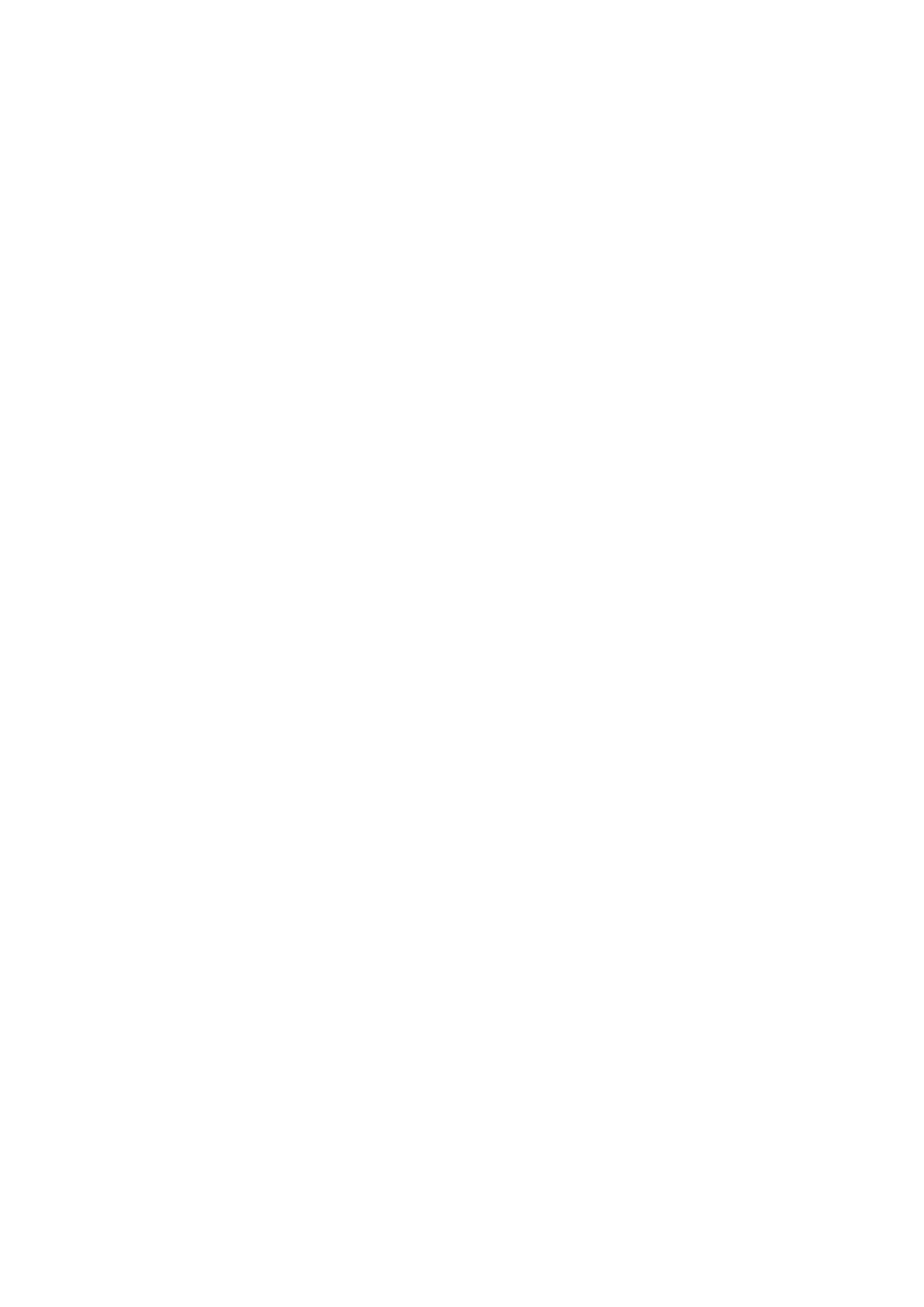# **Links to NI Curriculum**

IN undertaking OLA at al 4 levels, students have opportunities to develop progressively the following knowledge, understanding, skills and attitudes.

# **Developing the Knowledge, Understanding and Skills of students**

Students learn to communicate effectively in the target language [TL] by:

- developing an awareness of language and how it works and improving their accuracy;
- comparing linguistic features in their own language and the TL;
- comparing cultural identity;
- listening and responding in speech and writing in the TL to a range of stimuli and for a variety of purposes;
- talking about themselves and others and expressing feelings and opinions in the TL;
- reading and viewing a range of stimuli in the TL and extracting information and ideas;
- writing in the TL to impart information and ideas, and to make and maintain contact;
- using a range of techniques and media to impart information;
- applying learnt language to other contexts and real-life situations;
- engaging with others in the TL, where possible native-speakers at home and in the countries and communities of the TL.

# **Objective 1 - Developing students as Individuals**

# Key Element - Personal Understanding

Students communicate an understanding of themselves by, for example:

- making introductions, conveying information, giving descriptions, discussing work, study and leisure-time activities, stating and justifying likes, dislikes, preferences and
- opinions, reporting recent events, and expressing future intentions, hopes and aspirations.

# Key Element – Mutual Understanding

Students communicate an understanding of others by, for example:

 seeking and responding to information, enquiring about routines and work, study and leisure-time activities, discussing attitudes, feelings, hopes and aspirations, making and accepting or declining suggestions and invitations, and discussing arrangements.

# Key Element – Personal Health

Students discuss issues relating to their lifestyle by, for example:

 enquiring about and describing state of health, making and adopting suggestions, giving and following instructions and advice [regarding healthy eating, diet, medicines and treatment], and exploring positives and negatives.

# Key Element – Moral Character

Students learn to contribute actively to a positive learning environment by, for example:

 using simple conventions to express gratitude, pleasure, regret and apologies, describing positive characteristics [of members of their family, friends, well-known people], engaging actively in oral exchanges, games and role-plays, and by encouraging and supporting their peers.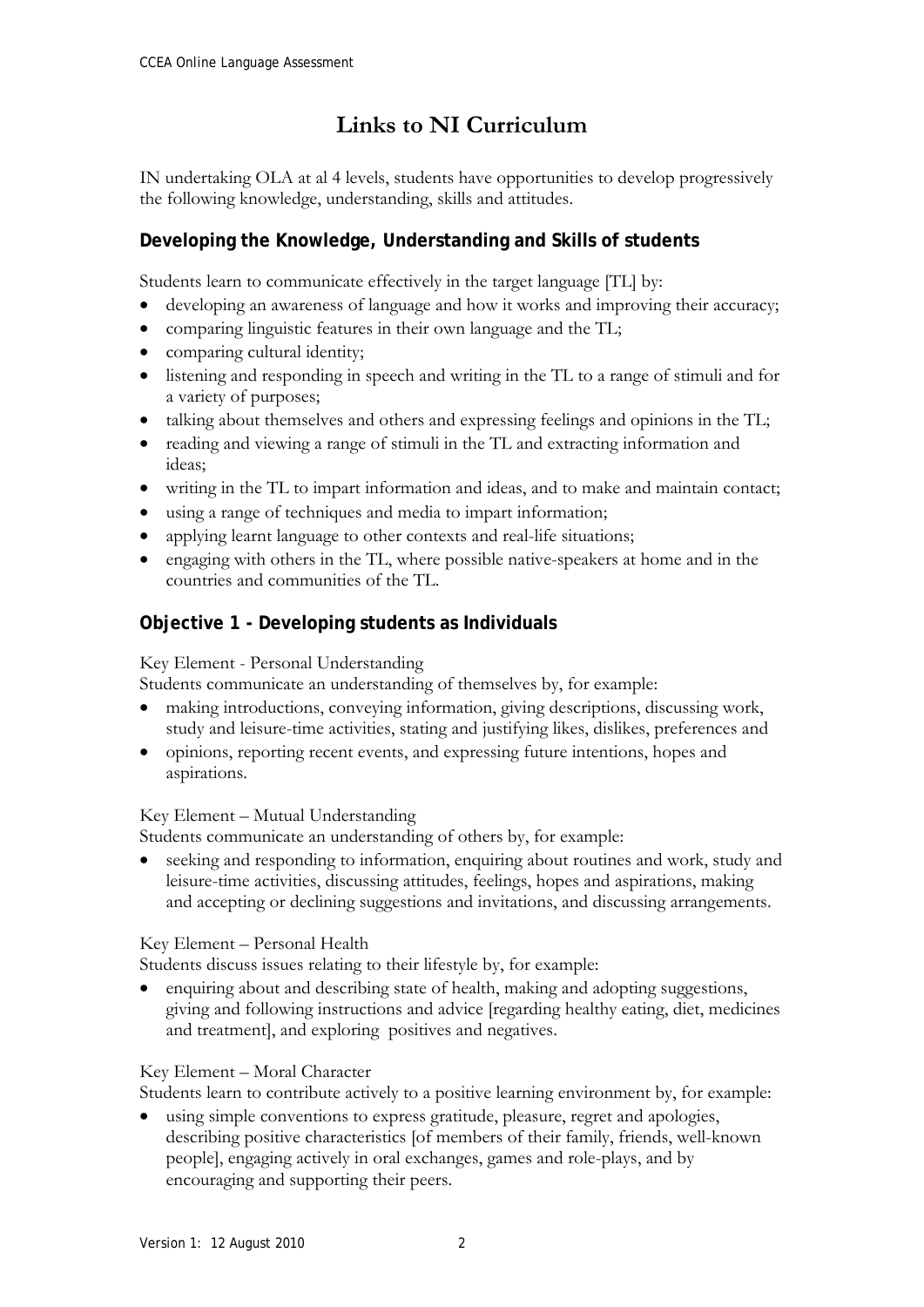#### Key Element – Spiritual Awareness

Students develop an awareness and acceptance of cultural similarities and differences by, for example:

 emphasising the similarities, while discussing the differences, sharing common interests through e-mail contacts, video-conferencing, visits and exchanges, empathising with new-found friends through an awareness of difficulties and hardships endured by their people in the past.

# **Objective 2 – Developing students as Contributors to Society**

### Key Element - Citizenship

Students explore social issues related to their everyday lives by, for example:

 expressing and justifying opinions [facilities in their local area], exploring positives and negatives [school, college, workplace, retirement], comparing and contrasting [town and country life], expressing satisfaction and dissatisfaction, making suggestions, and outlining future intentions and aspirations.

#### Key Element – Cultural Understanding

Students develop a better understanding of their own culture while learning about the culture of the countries or communities of the TL by, for example:

 learning the polite conventions used in everyday social encounters in the TL [forms of address, greetings, expressing gratitude, pleasure, regret, incomprehension], enquiring about attitudes, beliefs, feelings, hopes and aspirations, exploring traditions and customs, finding similarities, as well as differences, developing contacts through e-mail, video-conferencing, visits and exchanges, and sharing common interests and experiences.

#### Key Element – Media Awareness

Students develop an awareness of media resources in the countries or communities of the TL by, for example:

 using ICT to establish contacts in these countries or communities, using the Internet to search for information, to view extracts from films and TV programmes in the TL, and to read items of interest in TL newspapers, magazines and comics, discussing likes and dislikes regarding TV programmes and films, and making arrangements to go to the cinema with friends.

#### Key Element – Ethical Awareness

Students explore the media to comment on and discuss news items relating to ethical issues, and assemble such items in a folder, computer file or collage.